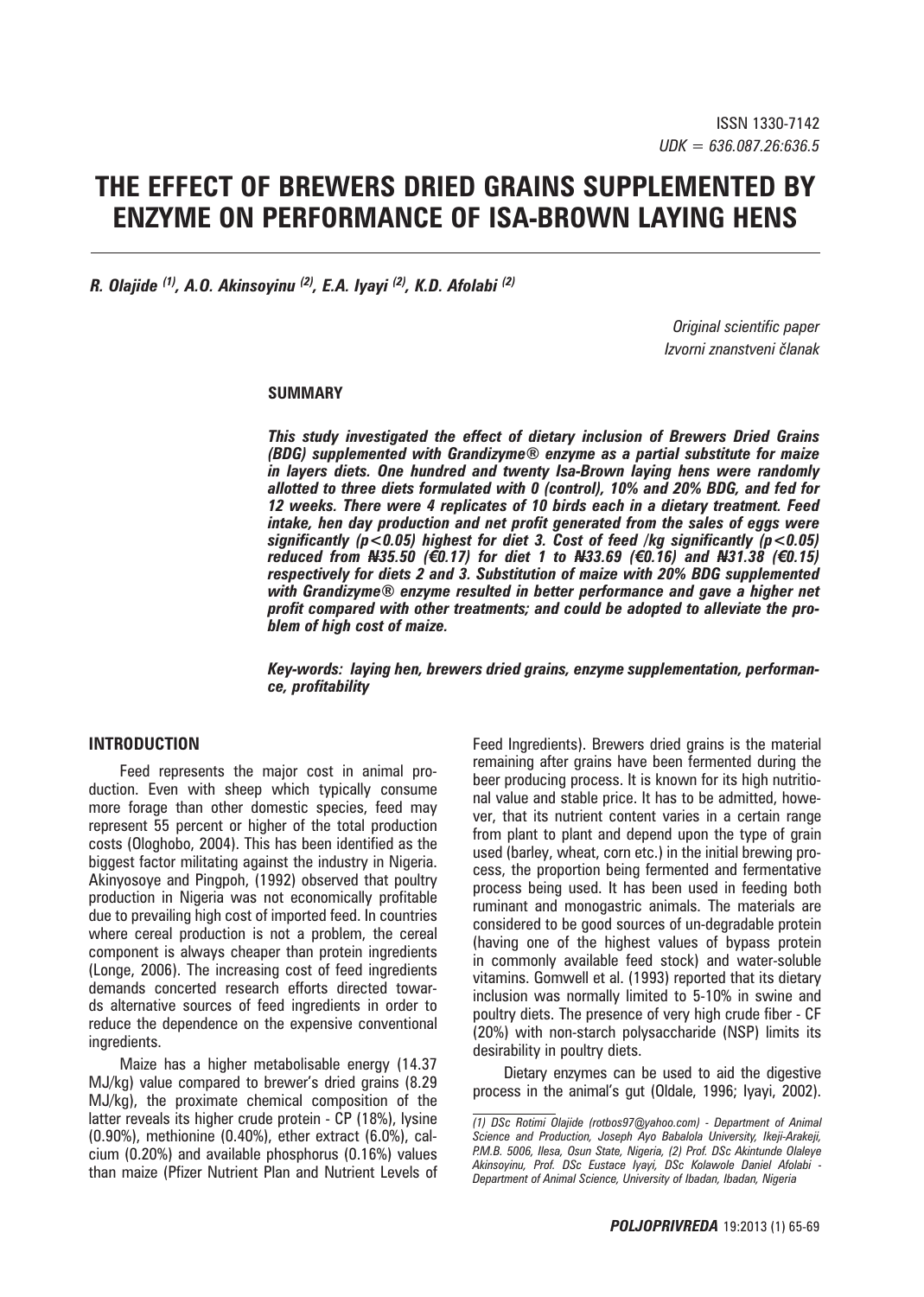Its use in poultry feeds has predominantly been related to the hydrolysis of fibre or NSP fractions in cereal grains which cannot be digested by the endogenous enzyme secretions of poultry. Exogenous enzymes added to the feed or used during feedstuffs processing have the potential to improve feed efficiency, reduce pollution associated with poultry manure and increase the use of low cost feed ingredients. With increasing knowledge of the structure cell walls of grain, specific enzyme activities can be tailored towards the substrates of interest in commercial supplements (Iyayi, 2002). This study therefore, examines the effects of feeding brewers dried grains supplemented with Grandizyme<sup>®</sup> enzyme at the expense of maize to layers on performance and cost of production.

|  |  |  |  | Table 1. Composition of the experimental diets |  |
|--|--|--|--|------------------------------------------------|--|
|--|--|--|--|------------------------------------------------|--|

*Table 1. Sastav pokusnih obroka*

#### **MATERIAL AND METHODS**

The study was carried out at the Zartech Unit of the University of Ibadan Teaching and Research Farm. The birds were housed in an open sided building in a previously cleaned, washed and disinfected two tier cage system. One hundred and twenty three-week old Isa Brown pullets were used for this study. The birds were placed individually in a cage of 32 x 38 x 42 cm and raised to fifty percent Hen Day Production (HDP) on commercial diets. The birds were fed the experimental diets shown in Table 1.

| Ingredients                  | Diet 1 (none BGD)                      | Diet 2 (10% of BGD) | Diet 3 (20% of BGD) |
|------------------------------|----------------------------------------|---------------------|---------------------|
| Sastojci                     | Obrok 1 (bez BGD)                      | Obrok 2 (10% BGD)   | Obrok 3 (20% BGD)   |
| Maize (white)                | 50.00                                  | 40.00               | 30.00               |
| Maize offals                 | 8.00                                   | 8.00                | 8.00                |
| Groundnut cake (GNC)         | 10.00                                  | 8.50                | 8.00                |
| Wheat offals                 | 10.00                                  | 10.00               | 10.00               |
| Cassava flour                | 3.75                                   | 5.25                | 6.75                |
| Fish meal (65% CP)           | 2.50                                   | 2.50                | 2.50                |
| Brewer's dried grains        | 0.00                                   | 10.00               | 20.00               |
| Soya bean meal (SBM)         | 8.00                                   | 8.00                | 7.00                |
| Bone meal                    | 4.00                                   | 4.00                | 4.00                |
| Oyster shell                 | 2.80                                   | 2.80                | 2.80                |
| Salt                         | 0.30                                   | 0.30                | 0.30                |
| **Mineral vitamin premix     | 0.25                                   | 0.25                | 0.25                |
| <b>Methionine</b>            | 0.20                                   | 0.20                | 0.20                |
| Lysine                       | 0.20                                   | 0.20                | 0.20                |
| *Enzyme                      |                                        | $+$                 | $^{+}$              |
| Total                        | 100.00                                 | 100.00              | 100.00              |
|                              | <b>Calculated nutrient composition</b> |                     |                     |
| Crude protein (%)            | 17.16                                  | 17.33               | 17.52               |
| Crude fibre (%)              | 3.99                                   | 5.74                | 7.54                |
| Calcium (%)                  | 2.68                                   | 2.69                | 2.70                |
| Phosphorus (%)               | 0.84                                   | 0.85                | 0.84                |
| Lysine (%)                   | 0.93                                   | 0.97                | 1.01                |
| Methionine (%)               | 0.45                                   | 0.47                | 0.47                |
| Ether extract (%)            | 3.58                                   | 3.70                | 3.84                |
| Metabolisable energy (MJ/kg) | 11.62                                  | 11.05               | 10.47               |

\*100 g Grandizyme® enzyme/ton feed; \*\* Composition of Mineral Vitamin Premix/kg (Layers): vitamin A 1000000 iu, biotin 40 g, vitamin B12 10 mg, folic acid 500 mg, nicotinic acid 280 mg, riboflavin 500 mg, vitamin K 1500 mg, copper 700 mg, manganese 4800 mg, zinc 58 mg, iron 5800 mg, selenium 120 mg, iodine 60 mg, cobalt 300 mg

Three experimental layer diets were formulated so that diet 1 contained no brewers' dried grains and served as the control. Diets 2 and 3 contained 10 and 20% brewers' dried grains respectively, partially replacing maize. The Grandizyme® enzyme was thoroughly mixed with the test ingredient at the recommended rate of 100 g per ton before it was eventually mixed with other ingredients in the diets. Each diet was offered to 4 replicates comprising 10 birds each in a completely randomized design (CRD) experiment. The birds were weighed individually both at the beginning and the completion of the experiment. All other daily routine management practices required were provided. Feed and water were supplied *ad libitum.* Data were collected on performance characteristics like feed intake, feed efficiency, HDP, egg weight, mortality, production cost, total revenue and gross profit for 12 weeks. The eggs were collected twice a day. Egg shape index was calculated as egg width (maximum) divided by the maximum egg length. Feed intake was determined as the difference between feed supplied and those remaining at the beginning and end of the week respectively. This was taken for 12 weeks (84 days) and subsequently calculated on daily basis as grams per bird per day. Cost per kg feed was calculated based on the prevailing price of feed ingredients as at the time of the study. Difference between the total cost of feed consumed per bird and total revenue from sales of eggs during this period was taken as the profit.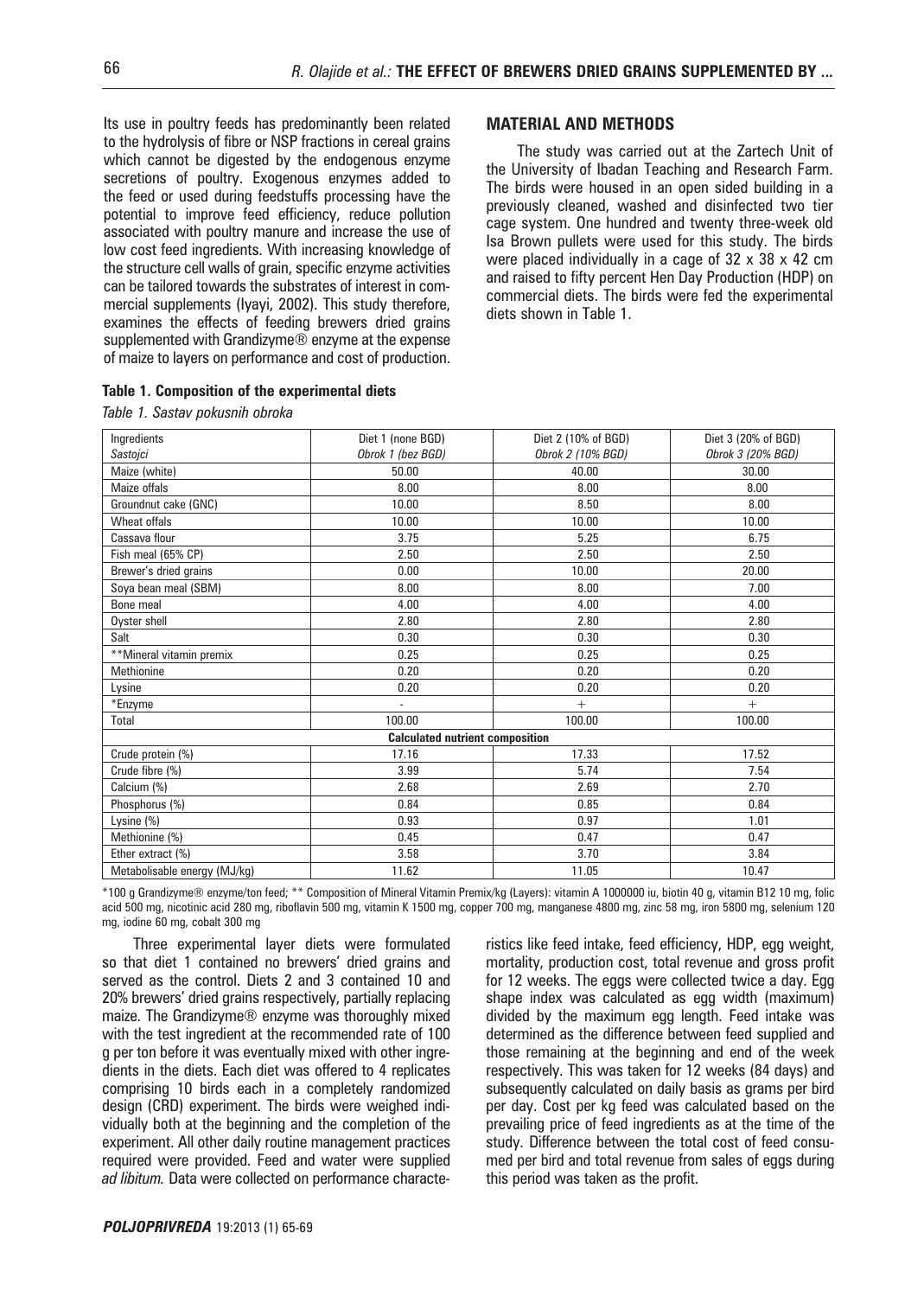Means of data were subjected to statistical analysis of variance procedure (ANOVA) of SAS (1999) and treatment means were separated using the Duncan's option.

#### **RESULTS AND DISCUSSION**

The nutrient content of the experimental diets (Table 1) met the levels recommended for laying hens (Fetuga, 1984; NAERLS, 1990; Olomu, 1995). Results of the dietary effects on performance characteristics of experimental birds are presented in Table 2. Body weight gain and feed conversion ratio were not affected  $(p>0.05)$ by diets. Average daily feed intake (ADFI) of birds fed diet 1 (81.88 g) and diet 2 (82.26 g) were significantly  $(p < 0.05)$  lower than that of birds on diet 3 (95.06 g). This could be explained by lower metabolisable energy (MJ/kg) and higher fibre levels of diets 3 compared with those of diet 2 and the control. Since birds eat to meet their energy requirements (Harms et al., 2000; Leeson et al. 2001; Oluyemi and Roberts, 2002), birds ate more of diet 3 whose energy content (10.47 MJ/kg diet) has been diluted with dietary fibre from BDG. The fibre contents of these diet was highest in diet 3 followed by diet 2 and least for diet 1 (control). Fibre has been proved to affect the physical texture of diet and increase feed intake of birds to meet energy needs (Longe, 1984). McDonald et al. (1995) reported that laying hens adjust their feed intake on the energy concentration of their diets so that if the ME content of the diet is increased, they tend to eat less whereas they eat more when the ME of the diet is decreased. Although the differences in ether extract levels appear very insignificant, however, the highest EE content of diet 3, followed by diet 2 and least for the control diet also account for the relative increases in the ADFI with increased levels of substitution. Fats and oils are known to increase palatability and prevent dustiness (Khajarern and Khajarern, 1979). Afolabi et al. (2007) confirmed that added fat enhanced palm kernel cake consumption in Nigerian local hens.

Average egg weights (AEW) did not show any significant ( $p > 0.05$ ) dietary treatment differences with

both levels of substitution. The AEW obtained in this study, however, fell within the standard recommended for the tropics (Oluyemi and Roberts 2002), but were lower than that recommended by McDonald et al. (1995). Egg width and egg shape index were not significantly  $(p>0.05)$  affected by dietary treatments. However, egg length increased ( $p$ <0.05) with increasing contents of BDG in the diets. Narushin and Romanov (2002) identified egg weight and shape index (maximum breadth to length ratio) as influential egg physical parameters in the processes of embryo development and successful hatching.

The HDP obtained in this study was higher than 50.59 to 56.88% reported by Fombad and Mafeni, (1989) in birds fed 0, 10, 20 and 30% brewers' dried grains; and 57.62 to 62.02%) reported by Onifade et al. (1999) in layers fed maize offal, cassava peel and reject cashew nut meal. The significantly ( $p$ <0.05) higher HDP (73.04%) obtained from birds fed diet 3 compared to those fed diet 1 (61.79%) and diet 2 (56.97%) might have resulted from better utilization of the locked up nutrients released by the action of Grandizyme® enzyme on adequate substrate provided by BDG to act upon compared to those on diet 2. Thus, the 20% BDG increased both the feed intake and the HDP value. The higher feed intake and therefore a better nutrient supply (protein, amino acids, Ca and probably P) as well as compensated energy intake resulted in a higher rate of performance. Kilogram of feed per kg of egg of 2.57 obtained from birds fed diet 3 compared to 2.69 and 2.90 for layers fed diet 1 and 2 might be the result of the enzyme's ability to act adequately on the cell walls of the BDG releasing the locked nutrients for utilization thus lowering feed required to give a better HDP and AEW. Feed per dozen egg obtained in this study was lower than the values recorded by Idowu et al. (2006) for layers fed cassava root wastes. There was no mortality throughout the 12 weeks of the study.

#### **Table 2. Performance characteristics of Isa-Brown layers fed BDG-based diets**

*Tablica 2. Proizvodne karakteristike Isa-Brown nesilica hranjenih obrokom na bazi BDG* 

| Parameters                          | Diet 1             | Diet 2             | Diet 3             | <b>SEM</b> |
|-------------------------------------|--------------------|--------------------|--------------------|------------|
| Pokazatelji                         | Obrok 1            | Obrok 2            | Obrok 3            |            |
| Average initial body weight (kg)    | 1.44               | 1.45               | 1.42               | 0.01       |
| Average final body weight (kg)      | 1.47               | 1.48               | 1.45               | 0.01       |
| Body weight gain (g)                | 35.00              | 35.00              | 32.50              | 2.76       |
| Average daily feed intake /bird (g) | 81.88 <sup>b</sup> | $82.26^{b}$        | 95.06 <sup>a</sup> | 2.43       |
| Average egg weight (g)              | 49.42              | 50.08              | 50.79              | 0.54       |
| Hen-day production, HDP (%)         | 61.79 <sup>b</sup> | 56.97 <sup>b</sup> | 73.04 <sup>a</sup> | 2.69       |
| Feed conversion ratio:              |                    |                    |                    |            |
| Kg feed/kg egg                      | 2.69 <sup>ab</sup> | 2.90 <sup>a</sup>  | 2.57 <sup>b</sup>  | 0.11       |
| Kg feed/dozen egg                   | 1.59               | 1.74               | 1.57               | 0.06       |
| Egg length (cm)                     | 5.27c              | 5.34 <sup>b</sup>  | 5.40 <sup>a</sup>  | 0.02       |
| Egg width (cm)                      | 4.11               | 4.10               | 4.11               | 0.01       |
| Egg shape index                     | 0.78               | 0.77               | 0.76               | 0.09       |
| Mortality                           | 0.00               | 0.00               | 0.00               | 0.00       |

 $a<sup>b</sup>$  Means with different superscript along the same row are significant (p<0.05) different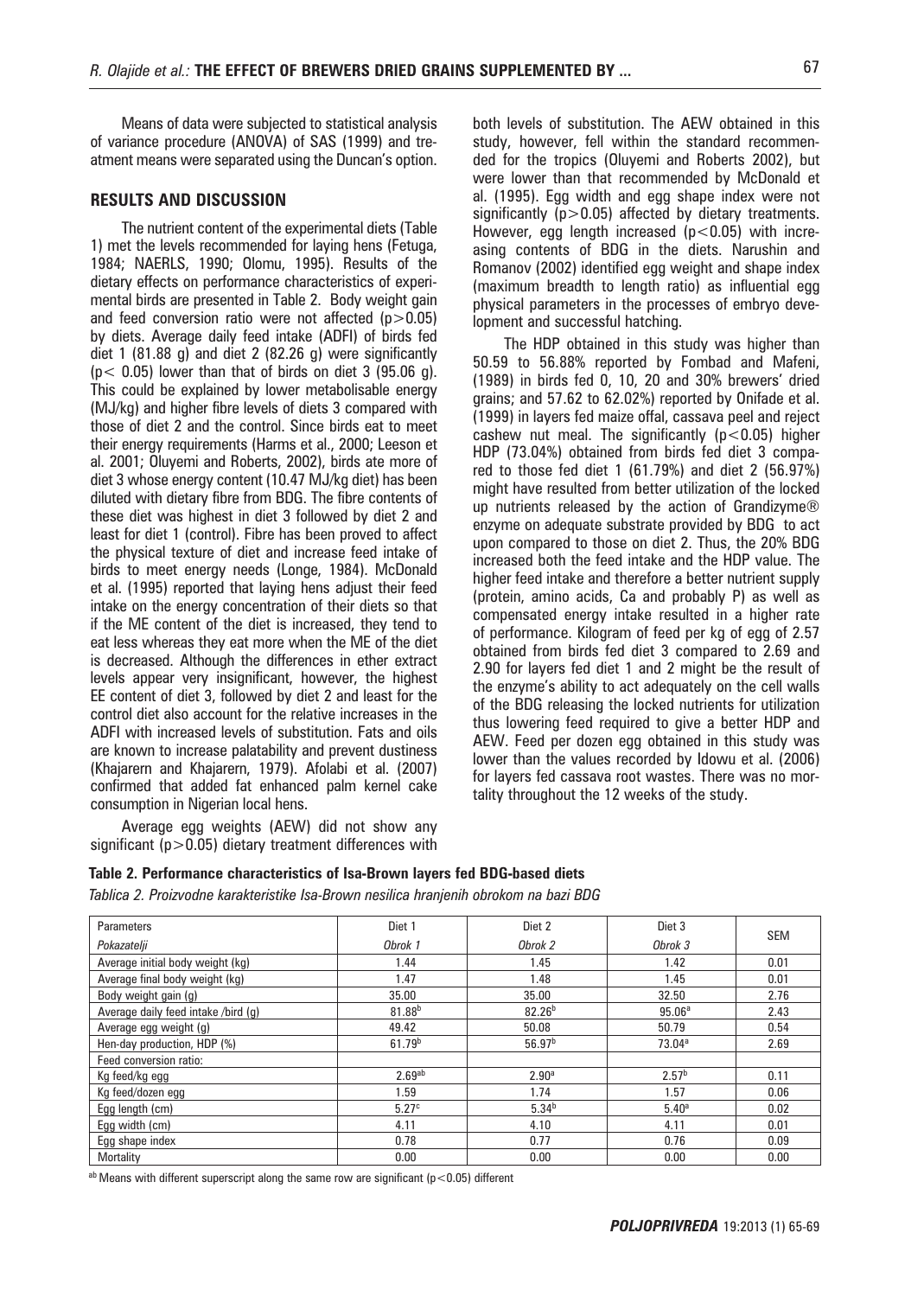Table 3 shows the economy of production of Isa-Brown layers fed brewers' dried grains–based diets supplemented with Grandizyme® enzyme. Total feed intake per bird was the highest for birds fed diet 3 followed by those fed diet 2 whereas birds fed diet 1 consumed the lowest quantity. The number of trays of eggs laid per bird fed diet 3 (2.04) was significantly (p<0.05) higher than 1.73 and 1.60 trays recorded by birds fed diets 1 and 2, respectively. Cost of a kilogram of feed significantly ( $p$ <0.05) reduced from  $\# 35.50$  (€0.17) for the control diet to  $\# 33.69$  (€0.16) and  $\frac{1}{2}$  31.38 ( $\in$ 0.15) for diets 2 and 3 respectively. Total cost of feed per bird and price of an egg were not significantly ( $p > 0.05$ ) different for all the dietary treatments. Cost of feed per egg produced by birds fed diets 1 and 2 were significantly ( $p < 0.05$ ) higher than that of the birds fed diet 3. This agrees with the report of Olomu (1995) that lower energy levels in the diets of layers resulted in cheaper cost of production in spite of higher consumption recorded.

Returns from the sales of eggs laid per bird fed diet 3 (₦ 612.75/  $∈$ 2.98) was significantly (p < 0.05) higher than  $\frac{1}{2}$  519.00 (€2.52) and  $\frac{1}{2}$  478.50 (€2.33) recorded for birds on diets 1 and 2, respectively. Net profit of N 274.85 (€1.34) and N 245.70 (€1.19) recorded for birds on diets 1 and 2, respectively were significantly ( $p < 0.05$ ) lower than N 362.18 ( $\in$ 1.76) recorded for birds on diet 3.

#### **Table 3. Economy of production of Isa-brown layers fed by Grandizyme enzyme supplemented BDG-based diets**

*Tablica 3. Ekonomski pokazatelji proizvodnje Isa-Brown nesilica hranjenih obrokom na bazi BGD s dodatkom enzima Grandizyme*

| Parameters                                | Diet 1                 | Diet 2             | Diet 3                 | <b>SEM</b> |
|-------------------------------------------|------------------------|--------------------|------------------------|------------|
| Pokazatelji                               | Obrok 1                | Obrok 2            | Obrok 3                |            |
| Total feed intake/bird/12 wks (kg)        | 6.88 <sup>b</sup>      | 6.91 <sup>b</sup>  | 7.99a                  | 0.20       |
| Trays of eggs laid/bird (Nos)             | 1.73 <sup>b</sup>      | 1.60 <sup>b</sup>  | 2.04 <sup>a</sup>      | 0.08       |
| Cost per kg feed (Naira) (Euro)           | $35.50^{\circ}$ (0.17) | $33.69b$ (0.16)    | $31.38^{\circ}$ (0.15) | 1.00       |
| Total cost of feed/bird (Naira) (Euro)    | 244.15 (1.19)          | 232.80 (1.13)      | 250.57 (1.22)          | 6.49       |
| Cost of feed/egg (Naira) (Euro)           | $4.71a$ (0.02)         | $4.89a$ (0.02)     | $4.10b$ (0.02)         | 0.15       |
| Price per egg (Naira) (Euro)              | 10.00(0.05)            | $(10.00)$ $(0.05)$ | 10.00(0.05)            | 0.00       |
| Returns from sales of eggs (Naira) (Euro) | $519.00b$ (2.52)       | $478.50b$ (2.33)   | $612.75^a$ (2.98)      | 22.84      |
| Net profit (Naira) (Euro)                 | $274.85b$ (1.34)       | $245.70b$ (1.19)   | $362.18a$ (1.76)       | 19.57      |

 $a^{abc}$ <sup>\*</sup> Means along the same row with different superscript are significantly ( $p < 0.05$ ) different

#### **CONCLUSION**

It can be concluded that supplementation of diets containing up to 20% brewers' dried grains with an exogenous enzyme, Grandizyme® produced better performance and higher net profit compared with the control diet. According to the lower feed price and higher rate of egg production the competitiveness can be increased by using BDG in layer feeds.

#### **REFERENCES**

- 1. Afolabi, K.D., Akinsoyinu, A.O., Fakolade, P.O., Abdullah, A.R., Olajide, R. (2007): Effect of graded levels of Palm kernel cake and added fat on performance and carcass quality of Nigerian local hens. Tropical Journal of Animal Science 10(1-2): 275-280.
- 2. Akinyosoye, V.O., Pingpoh, D.P. (1992): Comparative cost analysis of two modern Poultry production technologies and implications for policy under Nigeria's Structural Adjustment Programme. Quarterly Journal of International Agriculture 31(3): 262-268.
- 3. Fetuga, B.L. (1984): Techniques in feed formulation. Paper presented at the Feed Mill Management Training Workshop, Department of Agricultural Economics, University of Ibadan, Ibadan, Nigeria.
- 4. Fombad, R., Mafeni, J. (1989): The evaluation of brewers dried grains in poultry rations (Breeder Chicken rations). In: Overcoming constrains to the Efficient Utilization of

Agricultural by- products as Animal Feed. Said, A.N. and Dzowela, B.H. (Rds), Published by ARNAB, pp. 434.

- 5. Gomwell, G.L., Herkeman, K.L., Stahly, T.S. (1993): Physical, chemical and nutritional characteristics of distillers dried grains with soluble for chicks and pigs. Journal of Animal Science 71(3): 679-686.
- 6. Harms, R.A., Rise, G.B., Sloan, D.R. (2000): Performance of four strains of commercial layers with major changes in dietary energy. Journal of Applied Poultry Research 9: 535-541.
- 7. Idowu, O.M.O., Idowu, O.A., Oso, O.A., Fafiolu, A.O., Sule, R. Eruubetine, D. (2006): Performance of laying hens fed cassava root wastes. Nigerian Poultry Science Journal 4: 48-55.
- 8. Iyayi, E.A. (2002): Enhancing Feed Quality through Enzyme Supplementation. An invited paper presented at one-day seminar on recent advances in enhancement of feed quality organized by World's Science Association (Nigeria Branch) Farm Gate Hotel, Ota, Ogun State, Nigeria Pp. 1-6.
- 9. Khajarern, S., Khajarern, J.M. (1979): Roots and Tubers as Cereals Substitute. http://www.pjbs.org/ijps/fin569. pdf
- 10. Leeson, S., Summers, J.D., Caston, L.J. (2001): Response of layers to low nutrient density diets. Journal of Applied Poultry Research 10: 46-52.
- 11. Longe, O.G. (1984): Effects of increasing the dietary fibre content of layer's diet. British Poultry Science 25: 187-193.